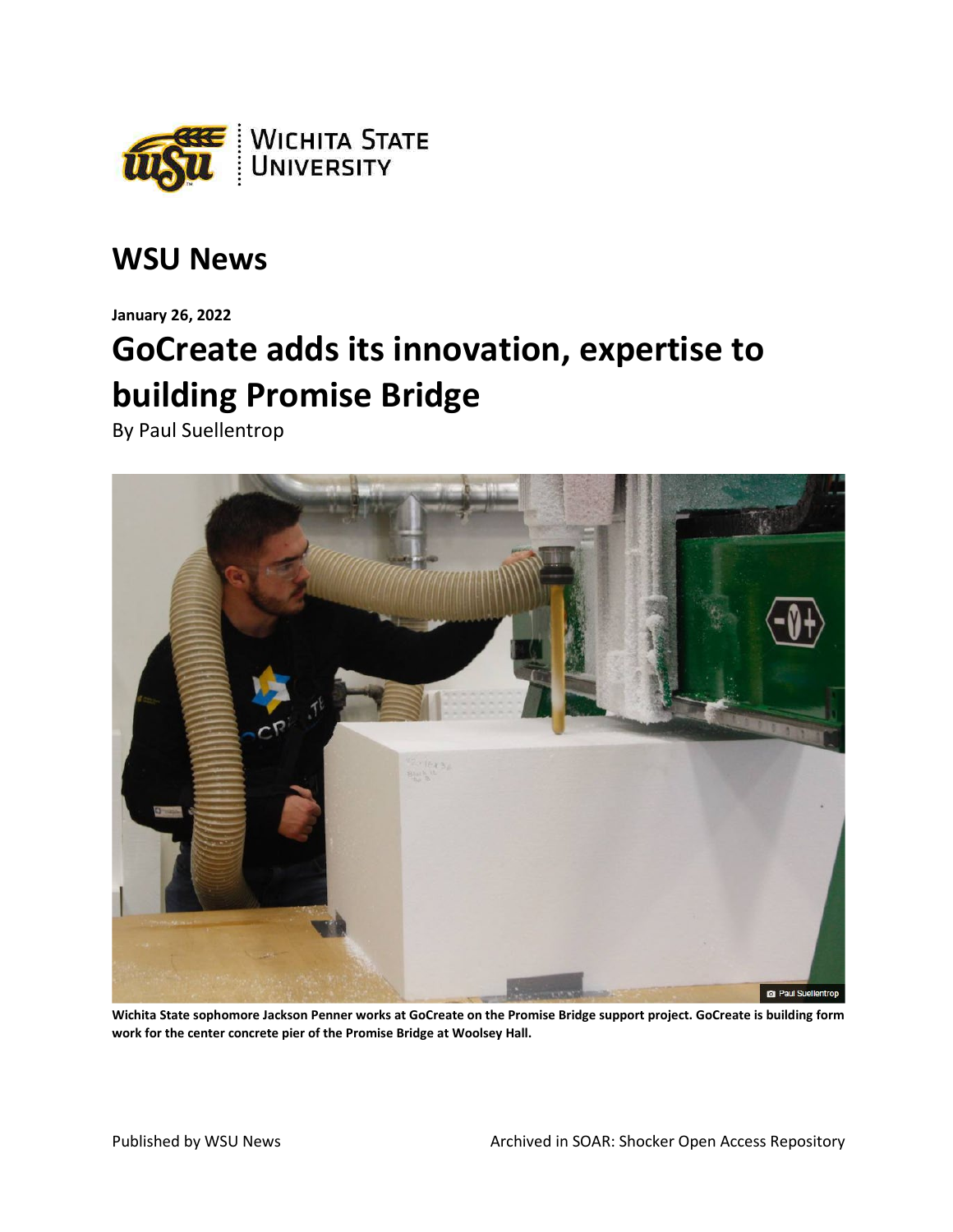- **Wichita State students at GoCreate are helping design and produce foam blocks used for the center concrete pier for the Promise Bridge.**
- **The Promise Bridge is a 300-foot-long pedestrian bridge that will bring people to Wayne and Kay Woolsey Hall.**
- **GoCreate and Dondlinger Construction are collaborating on the project.**

The Promise Bridge is seen as a connection between Wichita State University's Innovation Campus and the main campus.

[GoCreate, a Koch Collaborative,](https://gocreate.com/) is strengthening that connection with its role in building the 300-footlong pedestrian bridge that will span over a water feature south of the future Wayne and Kay Woolsey Hall. Woolsey Hall is the future home of the [W. Frank Barton School of Business.](https://www.wichita.edu/academics/business/index.php)

"This is where innovation meets WSU," said Ken Wiseman, facilities manager for GoCreate. "We are where the community is able to do that innovation. We're able to show (community partners) how to use this facility for what they do daily."

GoCreate staff and Wichita State students are using their equipment and expertise to create form work for the center concrete pier for the Promise Bridge. They will model the form in their software, and the foam blocks will be pieced back together on site to create the outside form of the pier. Students will machine blocks of foam, each 4 feet by 3 feet by 8 feet, that will be used by Dondlinger Construction.

"I'll be able to drive by it and see it and say I had a hand in that," said Ryan Holle, a Wichita State sophomore and a technician at GoCreate. "It's definitely been a huge learning experience for me. I'm learning at a much faster pace. You make it. You create it. Then you get to actually watch it happen."

Dondlinger, Wiseman said, wants to use local resources to cut down on lead time and expenses. The foam used in the project can often be used again in other projects, which adds sustainability.



**The Promise Bridge is the marquee exterior fixture of the W. Frank Barton School of Business' new home, Wayne and Kay Woolsey Hall. The 300-foot-long pedestrian bridge will span over a water feature south of the building.**